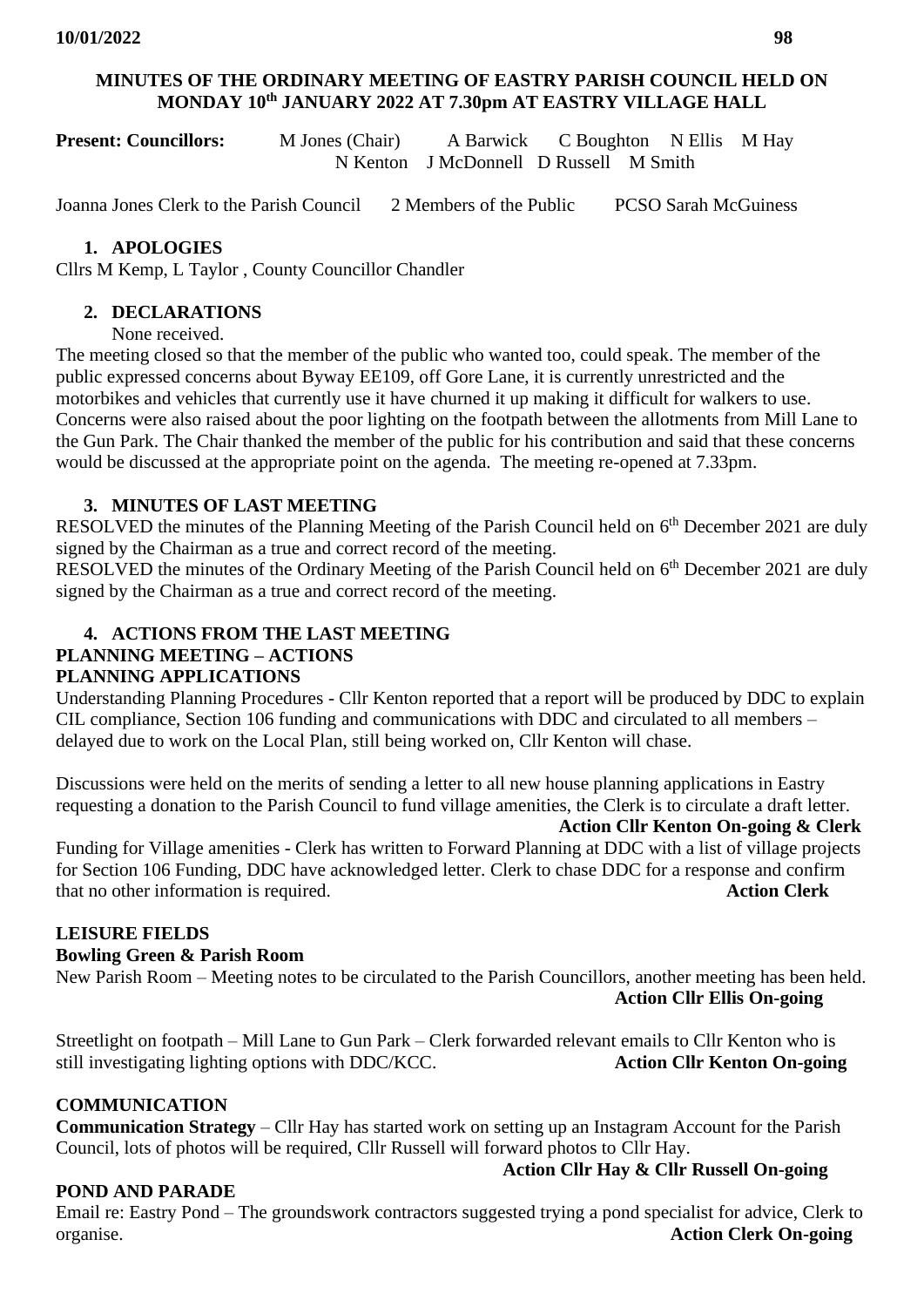## **COMMUNICATION**

**Communication Strategy** - Cllr Hay has re-written the IT and Social Media policies, an update will be circulated. **Action Cllrs Hay & Ellis On-going**

## **HIGHWAYS**

Email re: modern streetlight installed at The Cross – forwarded to DDC for response & parishioner updated. **Action Discharged**

Mill Lane streetlight – not shining on steps - Clerk wrote to DDC Streetlight department, they adjusted the light as far as they could but said that lighting the steps was a Housing department issue not Highways. Clerk to write to DDC Housing department to request better lighting of the steps. **Action Clerk On-going**

### **FINANCE**

Budget talks  $2022/23$  – Clerk has produced a draft budget ready for Finance meeting on 17<sup>th</sup> January. **Action Discharged**

### **FORTHCOMING EVENTS**

Candlelit Carol Service – Dec 19th 6.30pm – Cllr Russell did reading. **Action Discharged**

### **ALLOTMENTS**

Tree planting by Horticultural Society – Thank you letter written by Chair, payment set up and thank you letter received back from Horticultural Society. **Action Discharged**

### **LEISURE FIELDS**

**Gun Park -** Play Area Inspections – Contract renewed with Safeplay. **Action Discharged**

### **CHURCHYARD AND CEMETERY**

Email re: Plan Bee advice & reduced mowing – Clerk responded to email. **Action Discharged**

### **Bowling Green & Parish Room**

Bowling Green - shed request – Clerk updated Bowling Club. **Action Discharged**

### **COMMUNICATION**

**Village News Letter -** Clerk forwarded Book Club details for next edition **Action Discharged**

### **5. CORRESPONDENCE**

**To discuss and agree actions relating to correspondence received by the Council.**

a) **Consultation Documents**  None received.

### b) **Newsletters and Circulars**

- i) Neighbourhood Watch updates & Fraud Alerts
- ii) KALC & NALC News & CEO Bulletins
- iii) Local Government Bulletin

All noted by members.

### **c) Other**

i) KALC – Ransomware Attack Update & threat level. Noted by members.

### **6. HIGHWAYS**

To discuss and agree actions relating to highways issues

i) Worn Poison Cross road sign reported to DDC – remove/ignore/pay Discussions were held, it was agreed that Cllrs Russell and Boughton would refurbish the sign.

## **Action Cllrs Russell & Boughton**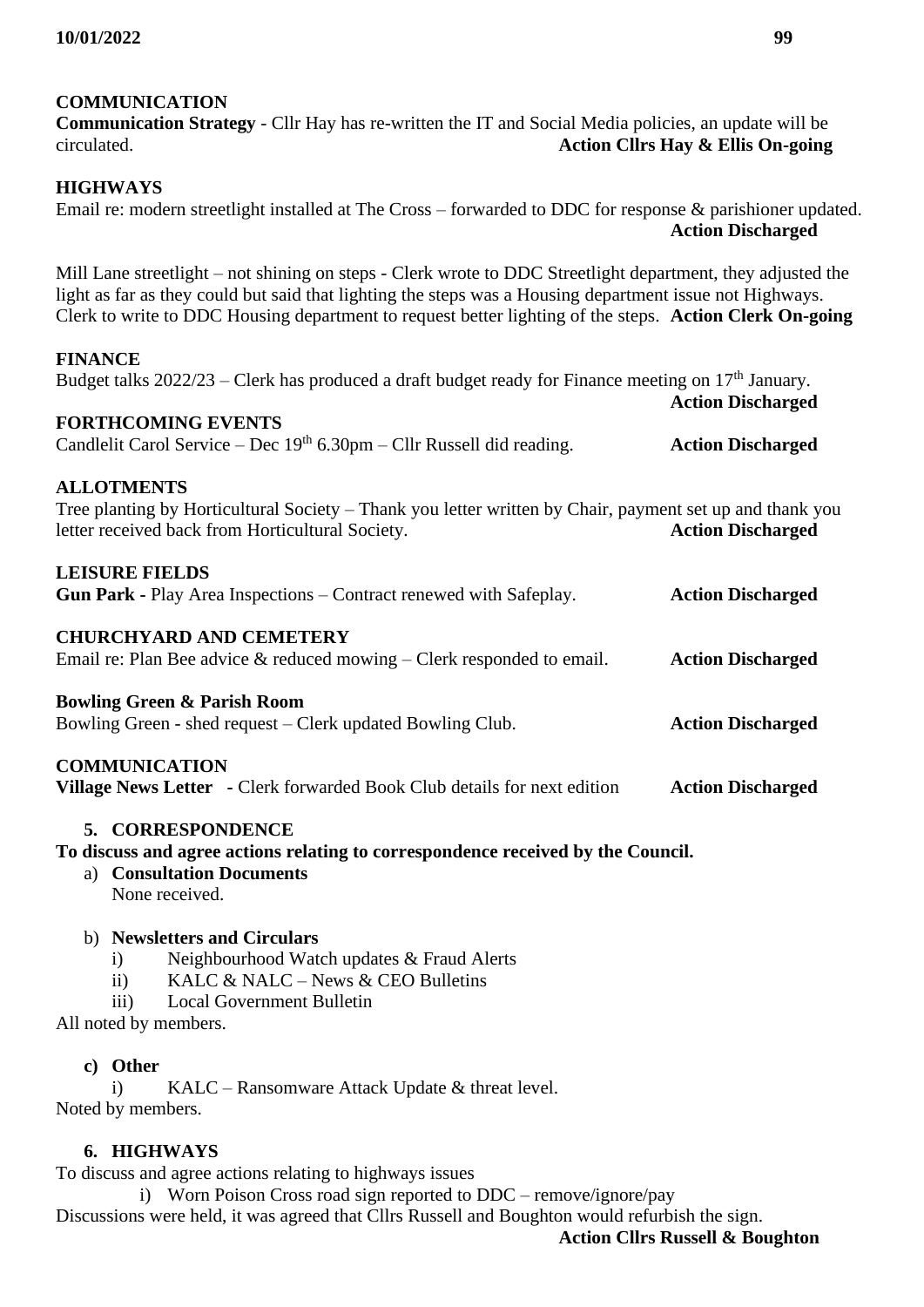iii) Woodnesborough Road - closed 13<sup>th</sup> Dec – up to 9 days

iv) Woodnesborough Lane, Eastry – closed  $14<sup>th</sup>$  Dec – up to 8 days

Noted by members.

v) Phone call complaint re: Re-surfaced High Street and drainage Discussions were held, the Parish Council have only received positive comments so far and are happy with the result, so Clerk to advise the Parishioner to contact KCC Highways to express their concerns.

#### **Action Clerk**

**Action Clerk** 

|                                                             | vi) DDC response to modern streetlight at The Cross |  |
|-------------------------------------------------------------|-----------------------------------------------------|--|
| Clerk to contact the Parishioner to explain DDC's response. |                                                     |  |

vii)Email - Mill Lane unrestricted Byeway EE109 complaint

Discussions were held, the Clerk reported that the Public Rights of Way (PROW) Officer had stated that 'it was no easy task to get a byway downgraded' and the decision usually went to the Secretary of State to determine, but the new Gore Lane development does include the developer making a contribution towards the repair of the Byway and the PROW team do have the rest of the byway on their wish list of works. The PCSO asked for any nuisance bikes using the Byway to be reported to her. It was agreed that the Parish Council are very keen for the byway to be returned to a usable state and the Clerk is to send photos and write to PROW stating this. **Action Clerk**

viii)Phonecall – Inkpen House – Dog bone across drive request Discussions were held, it was agreed that the Clerk is to advise the parishioner to install a bollard, no turning sign or use a gate or chain across the entrance to deter drivers from using the drive. **Action Clerk**

ix)Mill Green – Empty salt bin reported to DDC Noted by members.

## **7. FINANCE**

To discuss financial matters affecting the council.

- a) UK Power Networks £66.16 wayleave received, parish office address updated Noted by members.
	- b) Finance Meeting 17<sup>th</sup> Jan Parish Council Grants, Grounds Maintenance Contract, Budget 2022/23, Risk assessments

Discussions were held and it was agreed that the Parish Council would pay for up to three hours hire of the Village Hall for a fundraising event for the Jubilee Fete for Eastry Events, Clerk to inform Eastry Events and the Village Hall booking Secretary. **Action Clerk**

c) Welcome Back Fund Update

The Clerk explained that the ramps for the shops on the parade are on the way, the purchase order for the refurbishment of the toilets has been issued by DDC and she is liaising with the suppliers who are quoting for the planters and planting scheme on the Parade and outside the Chemist. Cllr Russell thanked the Clerk on behalf of the Parish Council for her hard work in successfully winning the Welcome Back Funding. It was agreed that the Parish Council need to publicise more what they have achieved, the Clerk is to submit an article to EVN and send it to Cllr Hay in order that he can promote on social media. Once all of the Welcome Back Funding project is complete the clerk is to submit an article to the local newspaper.

**Action Clerk & Cllr Hay**

## d) Budget talks 2022/23

It was agreed that the draft budget will be reviewed by the Finance Committee on 17<sup>th</sup> January, nothing new to add at this date.

## **e) PAYMENTS**

RESOLVED the following payments should be made, proposed by Cllr Russell and seconded by Cllr Barwick.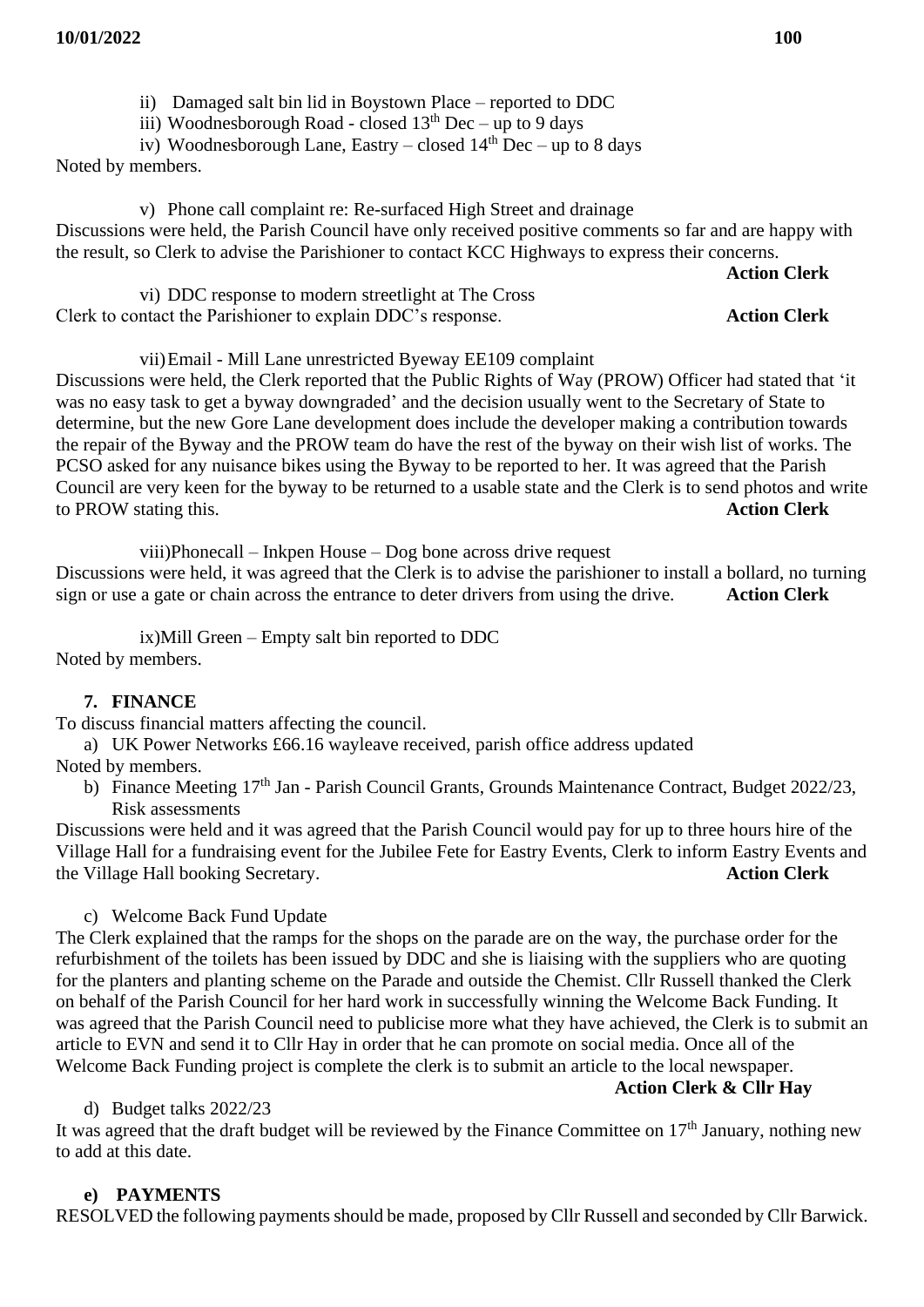| £750.00          |        |            |
|------------------|--------|------------|
| £383.03          |        |            |
|                  |        |            |
|                  |        | <b>VAT</b> |
| Card             | 8.95   |            |
| Card             | 7.96   | 1.33       |
| Card             | 17.99  | 3.00       |
| Card             | 12.56  |            |
| Card             | 13.36  | 2.23       |
|                  |        |            |
| <b>Cheque No</b> |        | <b>VAT</b> |
| DD               | 15.80  |            |
| Statement        | 18.00  |            |
|                  |        |            |
| <b>DD</b>        | 15.24  | 0.72       |
|                  | 11.52  | .54        |
| <b>DD</b>        | 34.90  | 1.84       |
| <b>BP</b>        | 47.69  | 7.94       |
| <b>BP</b>        | 85.00  |            |
|                  |        |            |
| <b>BP</b>        | 711.10 | 118.52     |
| <b>BP</b>        | 120.00 |            |
| <b>BP</b>        | 48.40  | 8.07       |
|                  |        | <b>DD</b>  |

## **9. FORTHCOMING EVENTS**

### **To discuss and agree actions relating to events**

### **a) Council Events**

i)Coffee Morning

It was agreed that coffee mornings would now run on the second and forth Thursday of the month as there were sufficient volunteers and more participants. Clerk to put posters up at the Village Hall and promote in EVN and Cllr Hay to promote on social media.<br>Action Clerk & Cllr Hay EVN and Cllr Hay to promote on social media.

ii)Queen's Platinum Jubilee Beacons  $2<sup>nd</sup>$  June – update

The organiser's have now requested that the Beacon be lit at 9.45pm and requested a piper, bugler and a Choir and stated that Lottery Funding may be available. The Clerk has passed on the funding details to Eastry Events for the proposed Jubilee Fete. Discussions were held on finding a Bugler, Cllr Russell will enquire and the Clerk will ask Cllr Taylor about any possible Buglers.

## **Action Clerk, Cllr Taylor, Cllr Russell**

 iii)Annual Parish Meeting – Proposed date Discussions were held and the week commencing 16<sup>th</sup> May was agreed, Clerk to check availability with the Village Hall. **Action Clerk**

iv) Email - Christmas tree decorations – WI

Discussions were held and it was agreed that the Clerk contact the WI and suggest that they liaise with the parishioner, if they were interested. **Action Clerk**

## **b) Outside Events**

- i) KALC Training Events
- ii) KALC area committee meeting  $-26<sup>th</sup>$  January 2022 7pm Guston Village Hall
- iii) Kent Understands Plastics Advisory Group  $8<sup>th</sup>$  Feb 2pm,  $9<sup>th</sup>$  Feb, 4pm,  $10<sup>th</sup>$  Feb, 7pm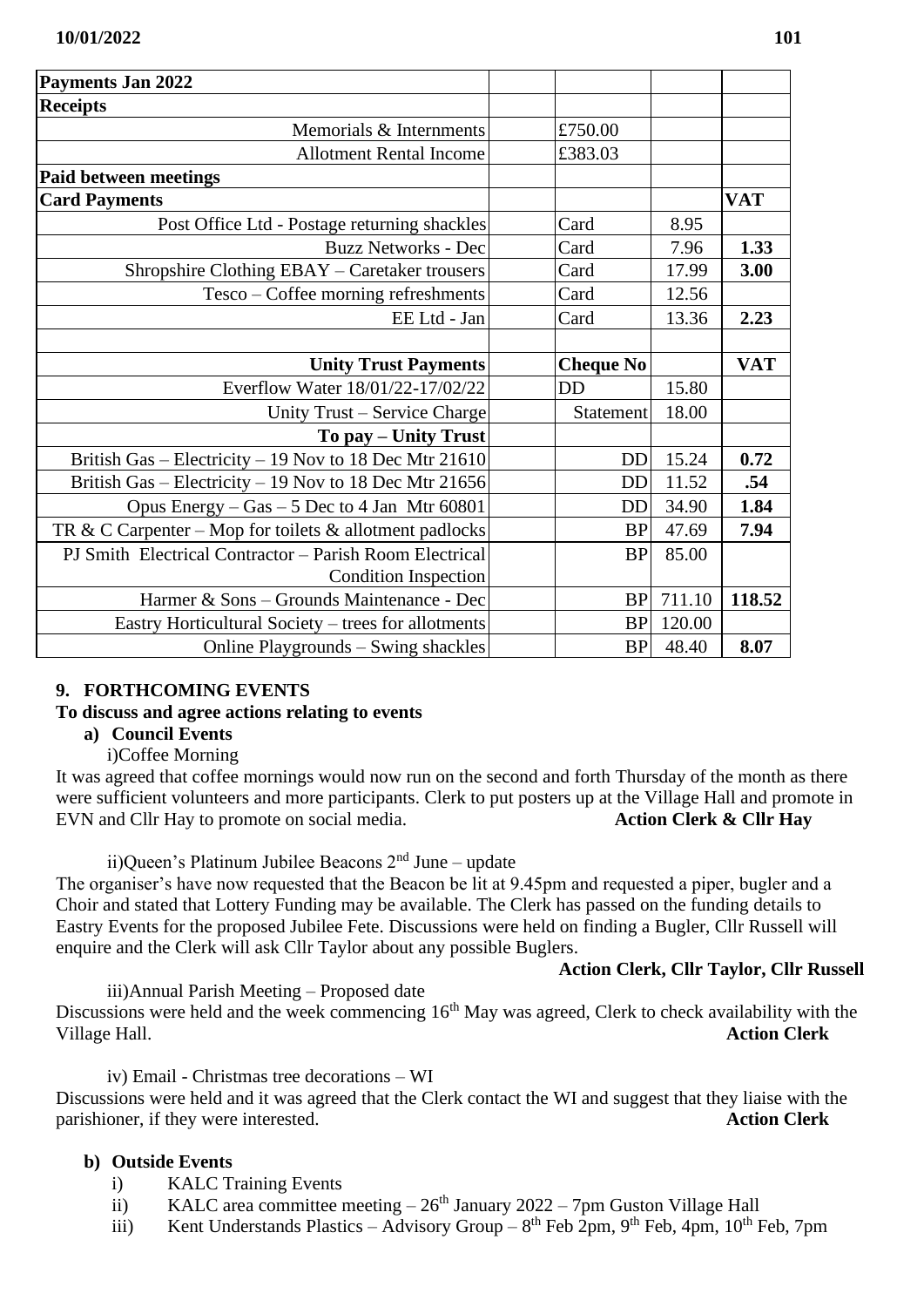iv) Inspire  $\&$  aspire projects –posters on noticeboard  $\&$  website Noted by members.

### **10.POND AND PARADE**

To discuss matters relating to the Pond, Parade and area behind the bus shelter.

a) Parade - handrails

The members were pleased with the newly installed handrails and had received positive feedback about them. A request had been made for handrails on the steps leading up to the Butcher's shop, but members felt that for the time being with the handrails at one end and the slope on the other end adequate provision had been made for those with mobility issues.

b) Wobbly slab outside Bakers

Clerk to organise the handy man to repair the wobbly slab. **Action Clerk**

c) Bollard installed on Parade layby

The members were pleased with the newly installed bollard and had received positive feedback, the Clerk is to include in an article to EVN and send it to Cllr Hay in order that he can promote on social media.

### **Action Clerk & Cllr Hay**

**11. ALLOTMENTS**

To discuss matters raised about the Allotments

a) Invoices & plots

All invoices had been issued, only one was outstanding and only one plot remaining to be let.

## **12. LEISURE FIELDS**

To discuss matters relating to the Councils leisure fields and amenities, to receive correspondence relating to leisure fields.

## **a) Gun Park**

i)Tree works

The contracted treeworks are due to start during the week commencing  $24<sup>th</sup>$  January.

## **b) Play Area Improvements**

i) Refurbishment of existing equipment

The Clerk reported that two sets of incorrect swing shackles were returned in December, awaiting another set to try that are on back order.

ii)Quotes for new equipment

One quote has been received and appointments are booked with two other suppliers.

iii)Email complaint re: play equipment – Clerk responded Noted by members.

## **13. CHURCHYARD AND CEMETERY**

To discuss and agree action on matters relating to land controlled by the Council in and around Church Street.

## **a) Churchyard & Cemetery**

i)Cemetery extension – Clerk chased

## **b)Recreation Ground**

i)Tree works The contracted treeworks are due to start during the week commencing  $24<sup>th</sup>$  January.

ii)DDC Environmental Protection re: Banning dogs

Discussions were held, it was agreed that the 'no dog' signs would be left at the gate entrances.